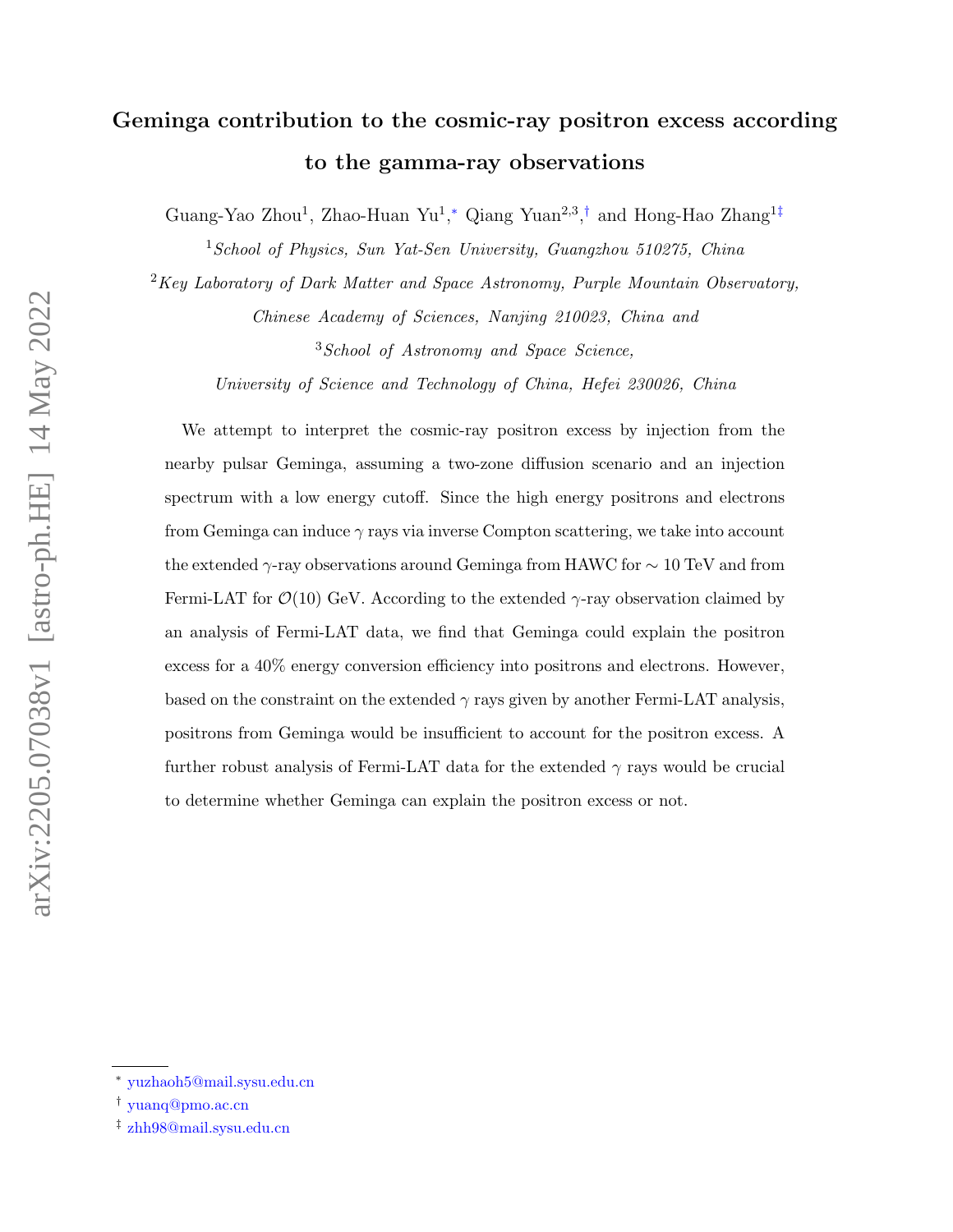#### **CONTENTS**

| I. Introduction                                        | $\overline{2}$ |
|--------------------------------------------------------|----------------|
| II. Positrons and electrons from Geminga               | 3              |
| III. Result according to the D19 gamma-ray observation | 6              |
| IV. Result according to the X19 gamma-ray constraint   | 8              |
| V. Summary and discussion                              | 9              |
| Acknowledgments                                        | 11             |
| References                                             | 11             |

## <span id="page-1-0"></span>I. INTRODUCTION

Since 2008, the measurements of cosmic-ray (CR) positrons by PAMELA [\[1\]](#page-10-2), Fermi-LAT [\[2\]](#page-10-3), and AMS-02 [\[3,](#page-10-4) [4\]](#page-10-5) have shown an unexpected excess at energies  $\gtrsim 10$  GeV. Possible interpretations for this excess include annihilating/decaying dark matter  $|5-8|$  and astrophysical sources like nearby pulsars within kpc [\[9,](#page-11-1) [10\]](#page-11-2). In particular, the middle-aged pulsar Geminga with a distance of  $\sim$  250 pc is widely assumed to produce high energy positrons that could propagate to the Earth [\[9–](#page-11-1)[25\]](#page-12-0).

In 2017, the HAWC experiment observed  $\sim 10$  TeV  $\gamma$  rays spatially extended about 2 degrees around Geminga, which would be produced by positrons and electrons of energies  $\sim$  100 TeV via inverse Compton scattering (ICS) off low energy photons [\[26\]](#page-12-1). Therefore, this observation confirms that Geminga is a source of high energy positrons and electrons. But the surface brightness profile (SBP) measured by HAWC implies a diffusion coefficient smaller than the conventional value by at least two orders of magnitude. The recent observation of another extended halo around the middle-aged pulsar J0621+3749 by LHAASO further established the general conclusion of slow diffusion around pulsars [\[27\]](#page-13-0). Such slow diffusion results in much less CR positrons arriving at the Earth, unlikely to explain the positron excess. Nonetheless, by assuming a two-zone diffusion model with slow diffusion in a small zone around the source but normal diffusion outside the zone, positrons originated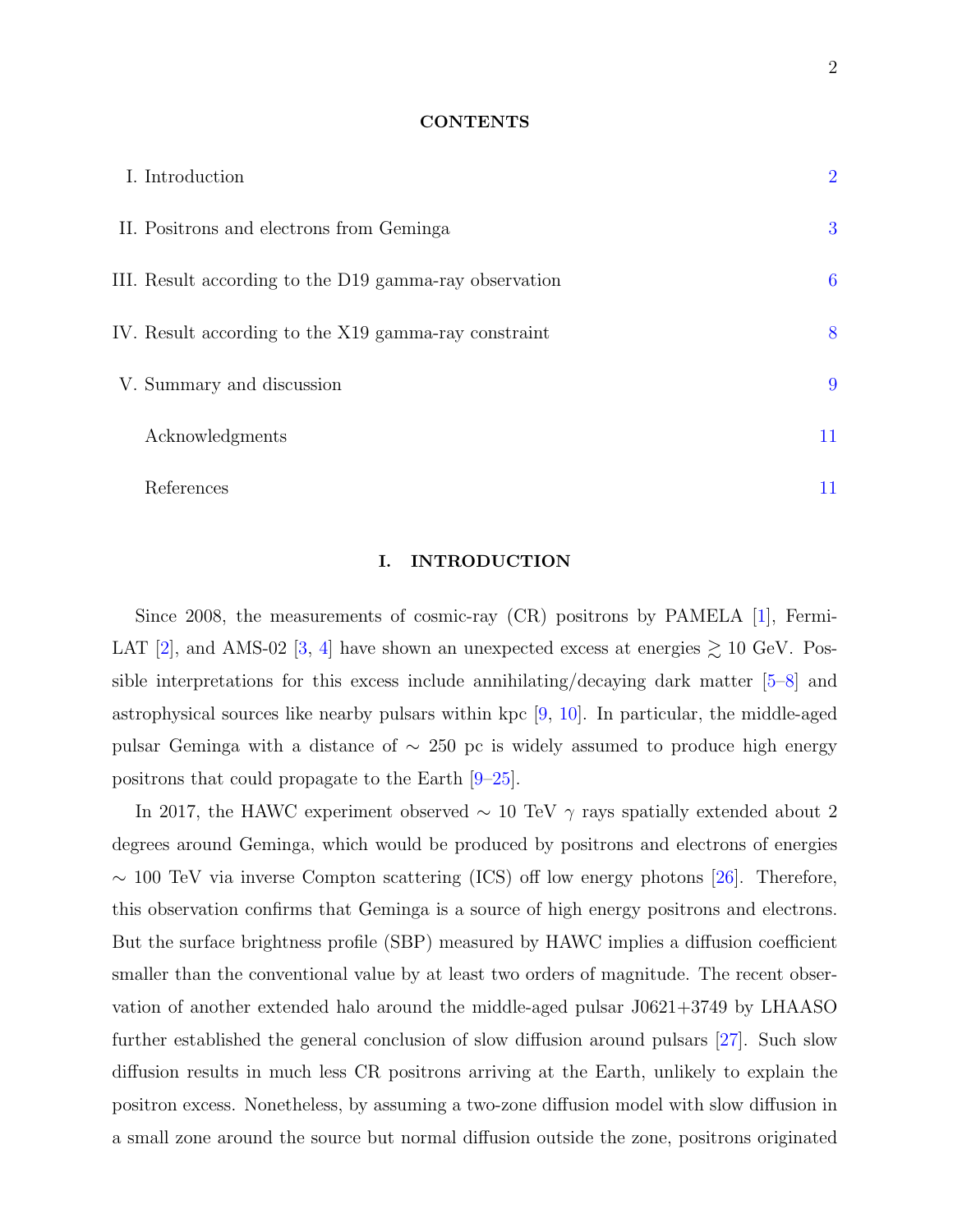from Geminga can still sufficiently contribute to the positron excess [\[15,](#page-11-3) [16,](#page-11-4) [28\]](#page-13-1).

In addition, positrons and electrons from Geminga are also expected to induce extended ICS  $\gamma$  rays in the energy range of Fermi-LAT. Based on two-zone diffusion templates, an analysis of 10-yr Fermi-LAT  $\gamma$ -ray data by Xi et al. [\[19\]](#page-12-2) (denoted as X19 below) did not found such extended emission and derive a stringent constraint on the  $\gamma$ -ray flux in the ~ 5–100 GeV energy range. According to this constraint and the HAWC data,  $e^{\pm}$  from Geminga with a single power-law injection spectrum can only contribute a small faction to the CR positron spectrum observed by AMS-02.

On the other hand, taking into account both a larger region of interest and the proper motion of the Geminga pulsar, another analysis of Fermi-LAT data by Di Mauro et al. [\[21\]](#page-12-3) (denoted as D19 hereafter) claimed a discovery of extended  $\gamma$ -ray emissions around Geminga in the energy range of  $\sim 10$ –100 GeV. However, considering both the corresponding  $\gamma$ -ray flux and the HAWC data, the Geminga contribution to the position flux they obtained is not enough for the AMS-02 excess.

Both the X19 and D19 analyses assumed a single power-law Geminga  $e^{\pm}$  injection spectrum with a high energy cutoff. The inconsistency with the AMS-02 data may indicate that there are less low energy positrons and electrons producing GeV  $\gamma$  rays. Therefore, we will attempt to modify the injection spectrum by adding a low energy cutoff, in order to simultaneously explain the HAWC, Fermi-LAT, and AMS-02 data. The results of the  $\gamma$ -ray flux from the X19 and D19 analyses will be considered separately.

This paper is organized as follows. In Section [II,](#page-2-0) we describe the propagation of positrons and electrons produced by Geminga and the  $\gamma$ -ray flux induced by ICS. In Section [III,](#page-5-0) we simultaneously interpret the HAWC data, the Fermi-LAT  $\gamma$ -ray observation given by D19, and the AMS-02 positron spectrum assuming an  $e^{\pm}$  injection spectrum with a low energy cutoff. In Section [IV,](#page-7-0) we use the Fermi-LAT  $\gamma$ -ray constraint given by X19 to explore how much contribution Geminga can supply to the  $AMS-02$  positron excess. Section [V](#page-8-0) gives the summary and discussion.

### <span id="page-2-0"></span>II. POSITRONS AND ELECTRONS FROM GEMINGA

The Geminga pulsar is a  $\gamma$ -ray source discovered by SAS-2 [\[29\]](#page-13-2). Its age is about 342 kyr [\[30\]](#page-13-3), and the distance for the Earth is  $250^{+120}_{-62}$  pc [\[31\]](#page-13-4). Geminga is expected to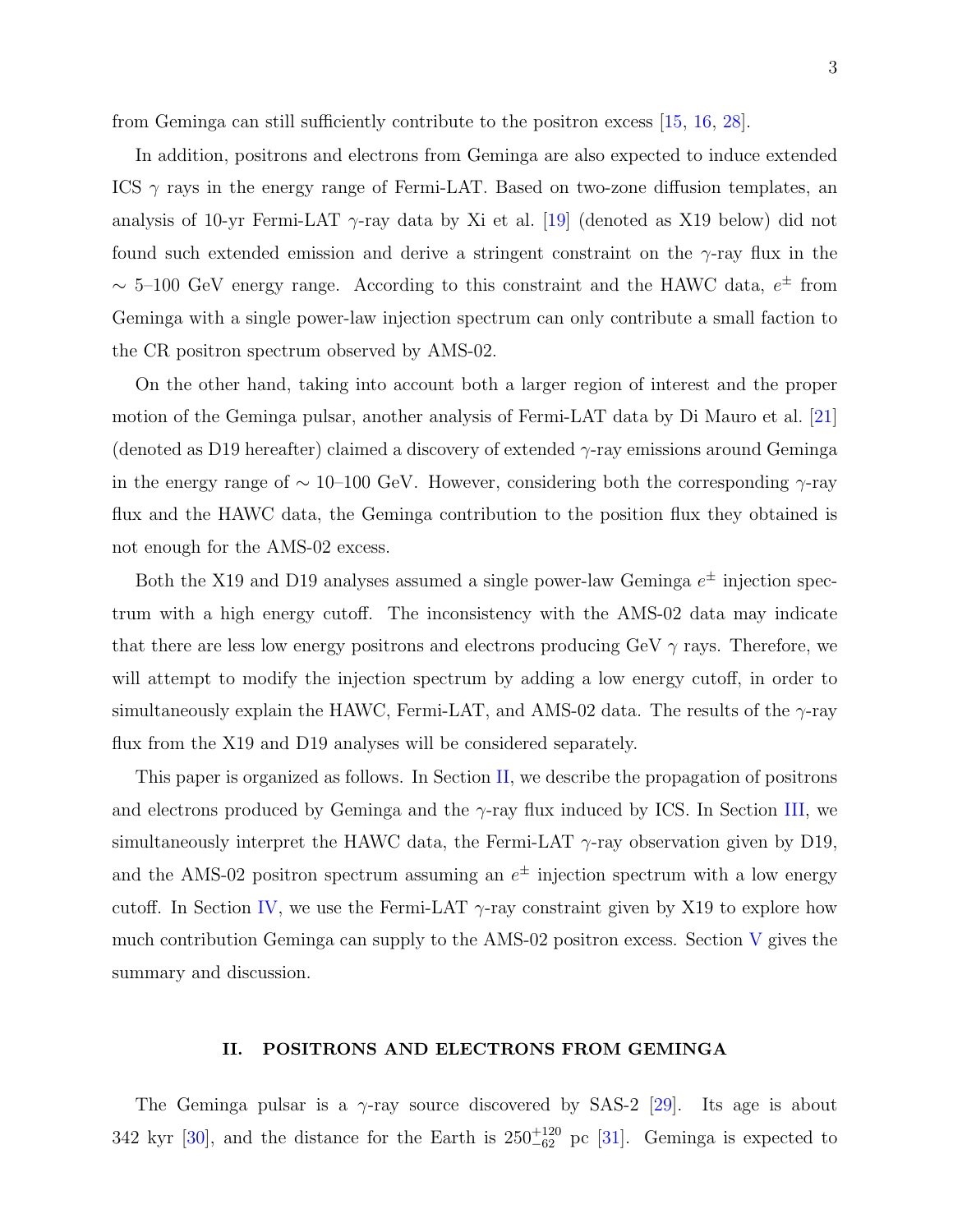emit lots of positrons and electrons, which diffuse away from Geminga and lose energies by upscatter low energy photons in the cosmic microwave background (CMB) and interstellar radiation backgrounds through ICS processes.

The propagation of CR  $e^{\pm}$  is described by the diffusion-cooling equation

$$
\frac{\partial N}{\partial t} - \nabla \cdot (D \nabla N) - \frac{\partial}{\partial E} (bN) = Q, \qquad (1)
$$

where N is the  $e^{\pm}$  differential density, E is the  $e^{\pm}$  energy, D is the diffusion coefficient, and  $Q$  is the source term. The energy loss rate  $b$  includes both contributions from synchrotron radiation and ICS. The synchrotron energy loss rate in a magnetic field  $B$  is given by [\[32\]](#page-13-5)

$$
b_{\rm syn} = \frac{4\sigma_{\rm T}\gamma_e^2 U_B}{3m_e c},\tag{2}
$$

where  $\sigma_{\rm T}$  is the Thomson cross section,  $\gamma_e = E/(m_e c^2)$  is the  $e^{\pm}$  Lorentz factor, and  $U_B =$  $B^2/(8\pi)$  is the energy density of the magnetic field. The energy loss rate due to ICS is estimated following Ref. [\[33\]](#page-13-6). We convert the propagation equation to a difference equation, which is solved using the numerical method described in Ref. [\[15\]](#page-11-3).

We assume a spherically symmetrical two-zone diffusion scenario with the diffusion coefficient given by

$$
D(E,r) = \begin{cases} D_1(E), & r < r_\star, \\ D_2(E), & r \ge r_\star. \end{cases} \tag{3}
$$

Here r is the distance from Geminga, and  $r_{\star}$  denotes the boundary of the two diffusion zones. Both  $D_1(E)$  and  $D_2(E)$  are assumed to have a form of  $D_{100}(E/100 \text{ TeV})^{\delta}$ , where  $D_{100}$  is the diffusion coefficient at  $E = 100$  TeV, and  $\delta = 0.33$  is adopted for a Kolmogorov-type diffusion [\[34\]](#page-13-7).

The morphological SBP study of the extended TeV  $\gamma$ -ray emissions around Geminga by HAWC gives a diffusion coefficient  $D_{100} = (3.2^{+1.4}_{-1.0}) \times 10^{27}$  cm<sup>2</sup>s<sup>-1</sup> for 100 TeV  $e^{\pm}$  around Geminga, while a similar study of another nearby pulsar Monogen (PSR B0656+14) leads to  $D_{100} = (15^{+49}_{-9}) \times 10^{27}$  cm<sup>2</sup>s<sup>-1</sup> [\[26\]](#page-12-1). The joint fit of both results in  $D_{100} = (4.5 \pm 1.2) \times$  $10^{27}$  cm<sup>2</sup> s<sup>-1</sup>. Thus,  $D_{100}$  for the inner zone with  $r < r_{\star}$  is at the order of  $10^{27}$  cm<sup>2</sup> s<sup>-1</sup>. For the outer zone with  $r \geq r_{\star}$ , positrons and electrons propagate through the ordinary interstellar medium (ISM), and we take the GALPROP [\[35\]](#page-13-8) default value  $D_{100} = 1.7 \times 10^{30} \text{ cm}^2 \text{s}^{-1}$ ,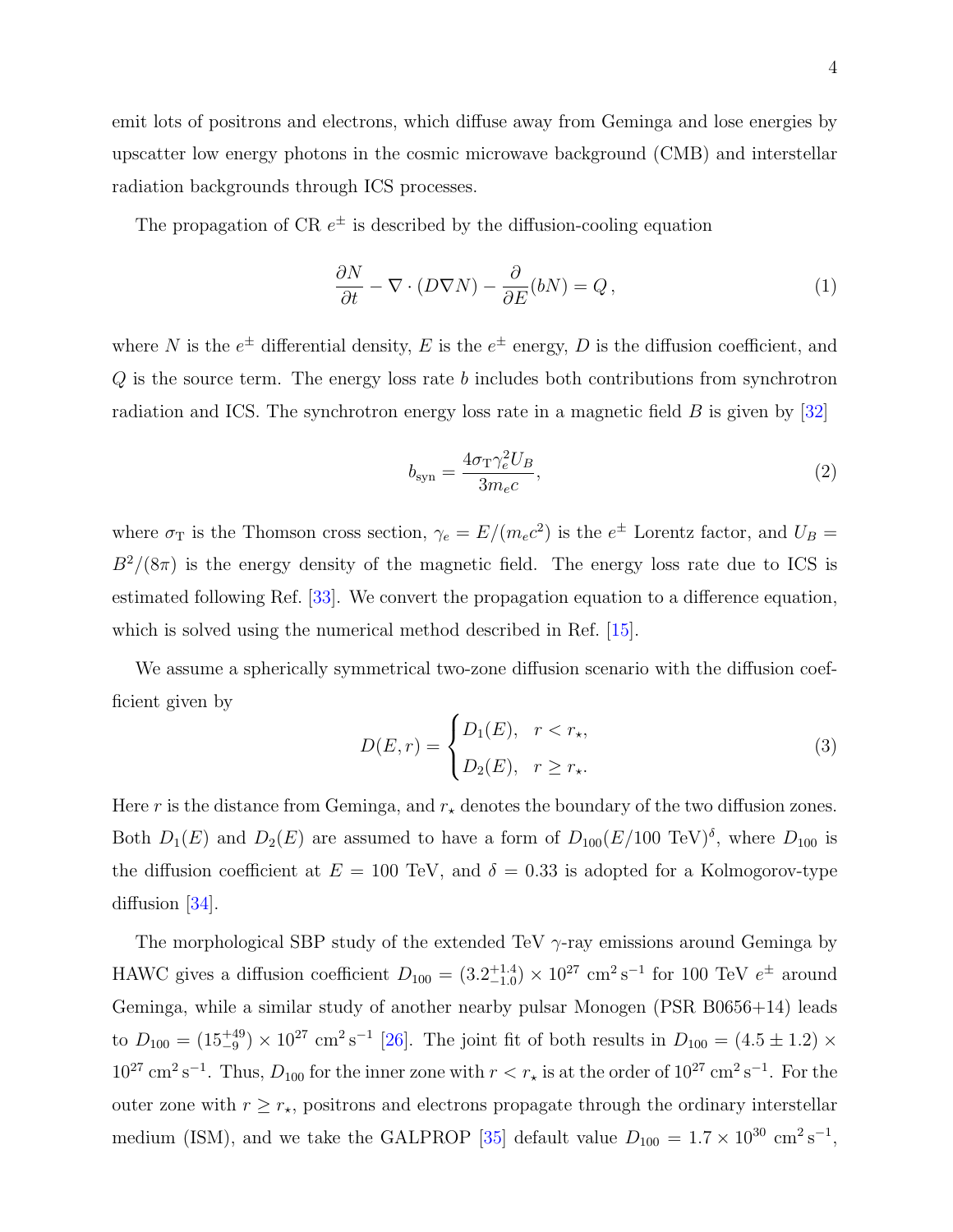which is consistent with the measurements of CR secondary-to-primary ratios, particularly the B/C ratio.

The source term for high energy  $e^{\pm}$  injected by Geminga is assumed as

$$
Q(t, E, r) = q(t, E)\delta(r), \qquad (4)
$$

where

$$
q(t, E) = q_0 \left( 1 + \frac{t}{\tau} \right)^{-2} E^{-\gamma} \exp\left( -\frac{E}{E_{\text{hc}}} \right) \exp\left( -\frac{E_{\text{lc}}}{E} \right). \tag{5}
$$

 $\tau$  is the characteristic initial spin-down time scale of the Geminga pulsar, taken to be 12 kyr following Ref. [\[26\]](#page-12-1).  $\gamma$  is the injection spectral index for  $e^{\pm}$ .  $E_{\text{hc}}$  and  $E_{\text{lc}}$  are the high and low energy cutoffs, respectively.  $q_0$  is a constant determined by the normalization relation

$$
\int_{E_{\min}}^{E_{\max}} q(t_s, E) E dE = \eta \dot{E}_s, \qquad (6)
$$

with the Geminga age  $t_s = 342$  kyr and the spin-down luminosity  $\dot{E}_s = 3.2 \times 10^{34} \text{ erg s}^{-1}$  [\[30\]](#page-13-3). Here  $\eta$  is the conversion efficiency for the spin-down energy converted to  $e^{\pm}$  energies. We will not consider the difference between the positrons and electrons when calculating the  $\gamma$ -ray flux, and the positron flux  $\Phi_{e^+}$  is just a half of the total  $e^{\pm}$  flux.

The photon emissivity due to  $e^{\pm}$  ICS based on the Klein-Nishina cross section is given by [\[36\]](#page-13-9)

$$
Q_{\rm ICS}(t, E_{\gamma}, r) = 4\pi \sum_{j} \int_0^{\infty} d\epsilon \, n_j(\epsilon) \int_{E_{\rm min}}^{E_{\rm max}} dE \, J(t, E, r) F(\epsilon, E_{\gamma}, E), \tag{7}
$$

 $n_i(\epsilon)$  is the number density of a background photon component j with energy  $\epsilon$ , temperature  $T_j$ , and energy density  $U_j$ , expressed as

$$
n_j(\epsilon) = \frac{15U_j}{(\pi kT_j)^4} \frac{\epsilon^2}{\exp(\epsilon/kT_j) - 1},\tag{8}
$$

where k is the Boltzmann constant. The  $e^{\pm}$  energy threshold for upscattering a target photon with energy  $\epsilon$  to a photon with energy  $E_\gamma$  is

$$
E_{\min} = \frac{1}{2} \left( E_{\gamma} + \sqrt{E_{\gamma}^2 + \frac{E_{\gamma} m_e^2 c^4}{\epsilon}} \right). \tag{9}
$$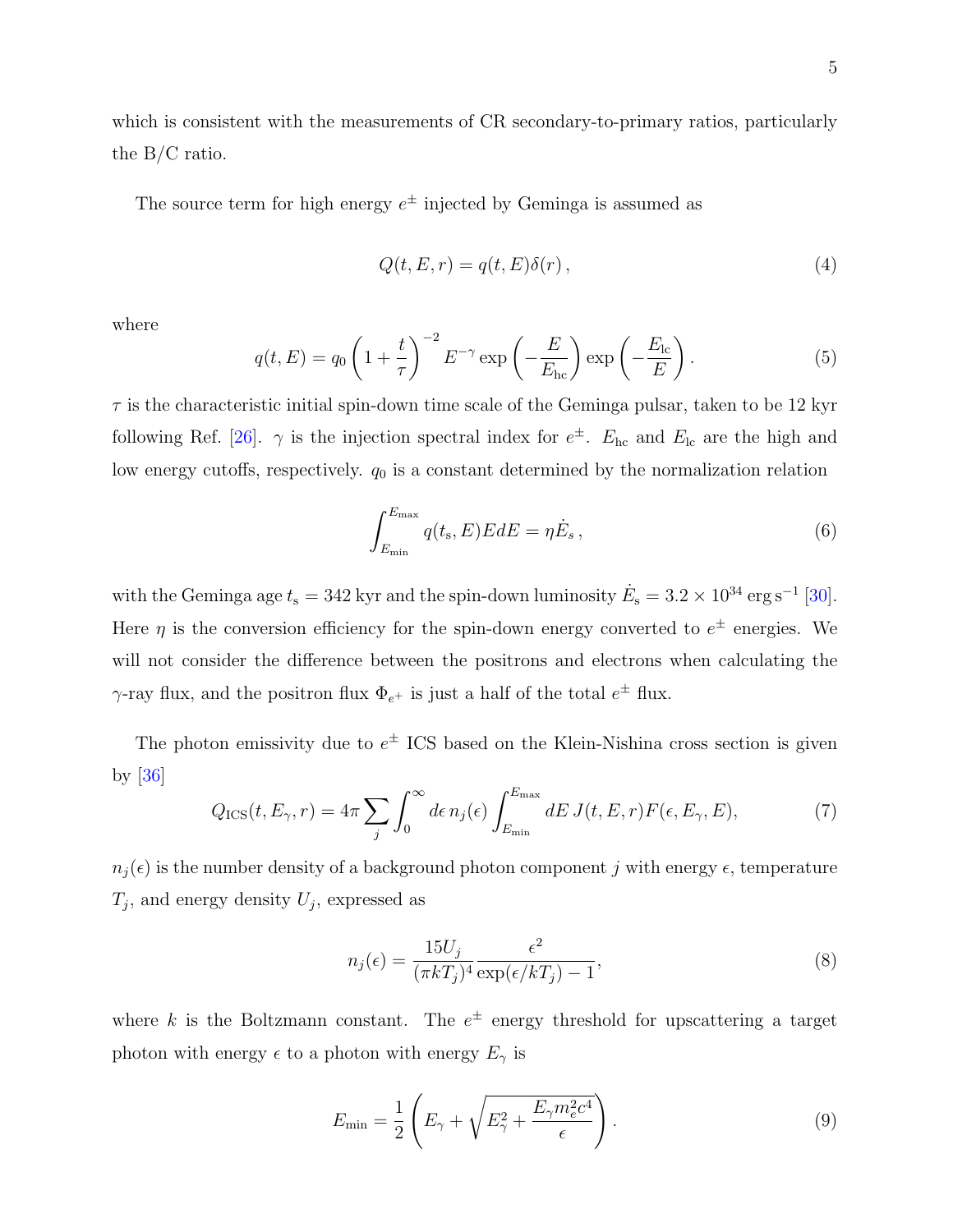| Component $j$ | $T_i$ (K) | $U_i$ (eV/cm <sup>3</sup> ) |
|---------------|-----------|-----------------------------|
| CMB           | 2.7       | 0.26                        |
| IR.           | 20        | 0.3                         |
| Optical       | 5000      | 0.3                         |

<span id="page-5-1"></span>TABLE I. Temperature  $T_j$  and energy density  $U_j$  of three background photon components [\[26\]](#page-12-1).

 $J(t, E, r) = v_e N(t, E, r)/(4\pi)$  is the  $e^{\pm}$  intensity, with  $v_e$  denoting the  $e^{\pm}$  speed, which approaches the light speed c for high energy  $e^{\pm}$ . The function F is given by

$$
F(\epsilon, E_{\gamma}, E) = \frac{3\sigma_{\rm T}}{4\gamma_e^2 \epsilon} \left[ 2q \ln q + (1 + 2q)(1 - q) + \frac{\Gamma^2 q^2 (1 - q)}{2(1 + \Gamma q)} \right],\tag{10}
$$

with

$$
\Gamma = \frac{4\epsilon\gamma_e}{m_e c^2}, \quad q = \frac{E_\gamma}{\Gamma(E_e - E_\gamma)}.\tag{11}
$$

Following Ref. [\[26\]](#page-12-1), we consider three background photon components, including the CMB, the IR background, and the optical background, for the ICS processes. The temper-atures and energy densities are presented in Table [I.](#page-5-1) Integrating  $Q_{\text{ICS}}(t_s, E_{\gamma}, r)$  along the light of sight [\[37\]](#page-13-10), we obtain the  $\gamma$ -ray flux for specific energy  $E_{\gamma}$  and angular separation  $\theta$ ,

$$
I(E_{\gamma}, \theta) = \frac{1}{4\pi} \int_{l_{\min}}^{l_{\max}} dl Q_{\text{ICS}}(t_s, E_{\gamma}, r). \tag{12}
$$

Then we integrate out  $\theta$  to get the energy spectrum of the  $\gamma$ -ray flux  $\Phi_{\gamma}$ , or integrate out  $E_{\gamma}$  to derive the SBP as a function of  $\theta$ .

## <span id="page-5-0"></span>III. RESULT ACCORDING TO THE D19 GAMMA-RAY OBSERVATION

In this section, we try to interpret the HAWC and AMS-02 data according to the Fermi-LAT  $\gamma$ -ray observation from the D19 analysis [\[21\]](#page-12-3). Both the results without and with the low energy cutoff  $E_{\text{lc}}$  in the  $e^{\pm}$  injection spectrum are calculated for comparison.

Firstly, we consider an  $e^{\pm}$  injection spectrum without  $E_{\text{lc}}$ , and adjusting the energy conversion efficiency  $\eta$  to meet the data. Setting the boundary radius  $r_{\star} = 50$  pc, the diffusion coefficient at  $E = 100$  GeV in the inner diffusion zone  $D_{100} = 4.5 \times 10^{27}$  cm<sup>2</sup> s<sup>-1</sup>,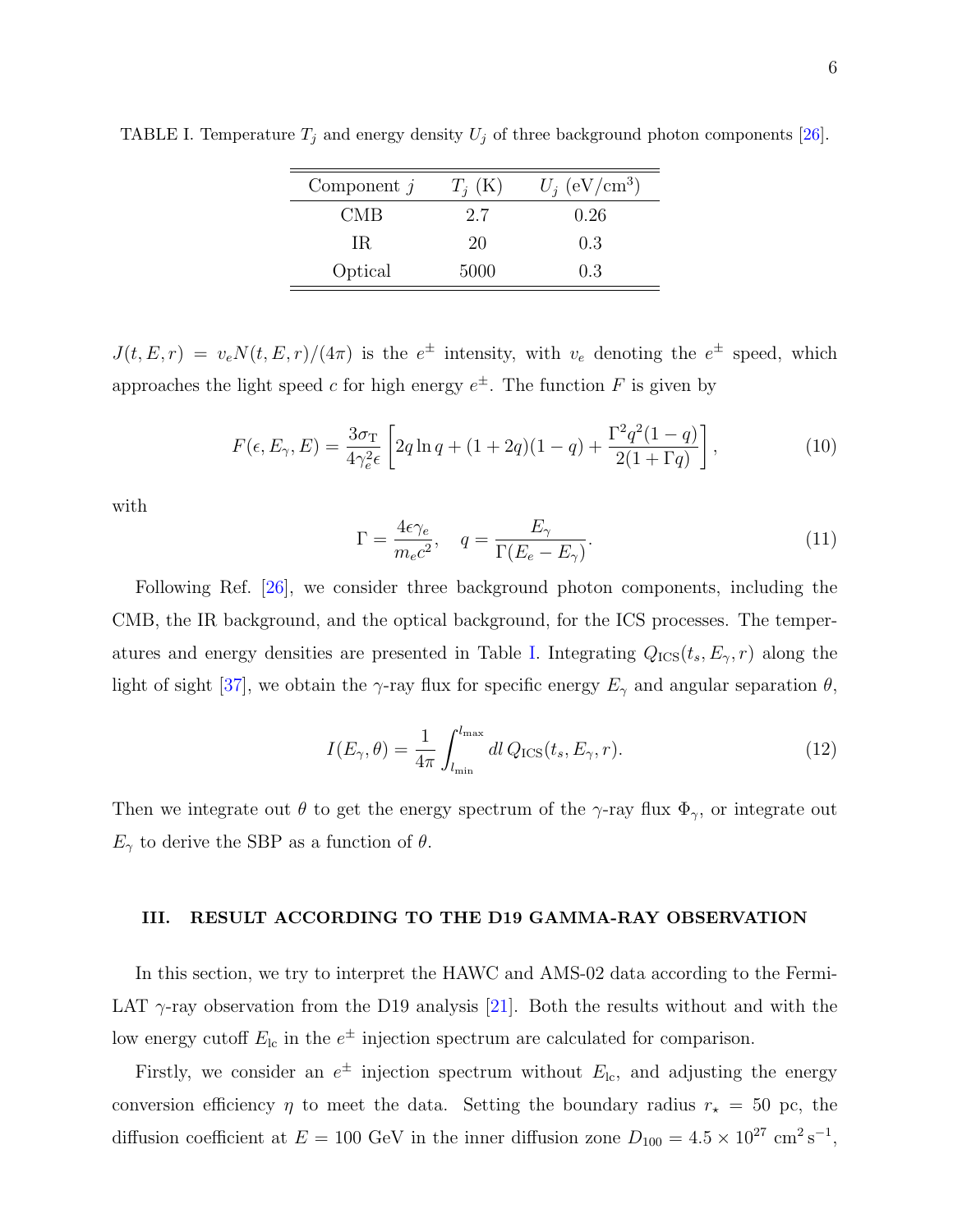<span id="page-6-1"></span>

<span id="page-6-3"></span><span id="page-6-2"></span>(c) CR positron spectrum

<span id="page-6-0"></span>FIG. 1. The  $\gamma$ -ray spectrum around Geminga (a), the Geminga SBP (b), and the CR positron spectrum (c) assuming  $e^{\pm}$  injection spectra without a low energy cutoff for  $\eta = 0.8$  (blue solid lines) and with  $E_{\text{lc}} = 20 \text{ GeV}$  for  $\eta = 0.4$  (red dashed lines). In the upper left panel, the green region denotes the ∼ 10 TeV spectral data measured by HAWC [\[26\]](#page-12-1), and the data points and upper limits in 10 GeV  $\leq E_{\gamma} \leq$  TeV are given by the D19 analysis of Fermi-LAT data [\[21\]](#page-12-3). The data points in the upper right panel shows the HAWC observation of the Geminga SBP [\[26\]](#page-12-1). The lower panel displays the positron spectrum measured by AMS-02 [\[4\]](#page-10-5).

the ISM magnetic field  $B = 3 \mu$ G, the  $e^{\pm}$  injection spectral index  $\gamma = 2.25$ , and the high energy cutoff  $E_{\text{hc}} = 511 \text{ TeV}$ , we derive the  $\gamma$ -ray spectrum around Geminga, the Geminga SBP, and the CR positron spectrum at the Earth for  $\eta = 0.8$ , shown as the blue solid lines in Fig. [1.](#page-6-0)

In order to compare the predictions and the observations, we show the ∼ 10 TeV spectral data measured by HAWC [\[26\]](#page-12-1) and the Fermi-LAT data points and upper limits from  $\sim$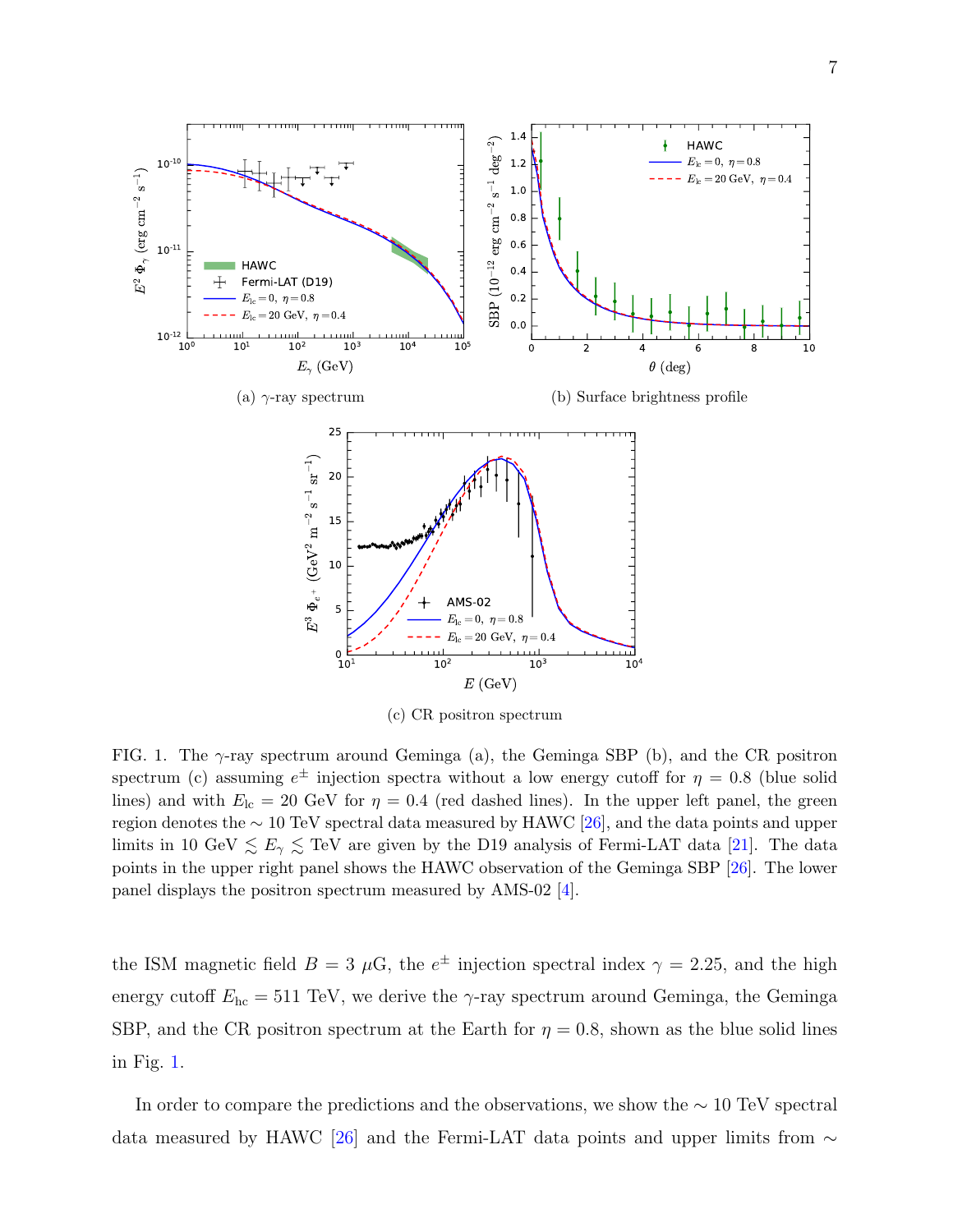10 GeV to ∼ TeV given by the D19 analysis [\[21\]](#page-12-3) in Fig. [1\(a\).](#page-6-1) The HAWC observation of the Geminga SBP  $[26]$  is demonstrated in Fig. [1\(b\),](#page-6-2) while the positron spectrum measured by AMS-02 [\[4\]](#page-10-5) is displayed in Fig. [1\(c\).](#page-6-3) For the above setup with  $\eta = 0.8$ , we find that the γ-ray prediction can well interpret the γ-ray spectrum and the SBP, and the predicted  $e^+$ spectrum can explain the AMS-02 data at  $E \gtrsim 100$  GeV. However, a 80% efficiency of the spin-down energy converted to  $e^{\pm}$  energies looks unrealistic.

Secondly, we introduce a low energy cutoff  $E_{\text{lc}} = 20 \text{ GeV}$  in the  $e^{\pm}$  injection spectrum with other parameters unchanged, and find that the observational data can be explained for  $\eta = 0.4$ , as illustrated as the red dashed lines in Fig. [1.](#page-6-0) Such a 40% conversion efficiency is much more reasonable than the previous one. Now the predicted positron flux at  $E$   $\lesssim$ 100 GeV seems slightly lower than the blue solid line, but we can still interpret the AMS-02 data at  $E \gtrsim 100$  GeV very well.

#### <span id="page-7-0"></span>IV. RESULT ACCORDING TO THE X19 GAMMA-RAY CONSTRAINT

In contrast to the D19 analysis [\[21\]](#page-12-3), the X19 analysis of the Fermi-LAT data have not found any extended  $\gamma$ -ray emission around Geminga, deriving a rather stringent constraint on the γ-ray flux at  $\sim$  5–100 GeV [\[19\]](#page-12-2). In this section, we consider this constraint to see how it affects the Geminga contribution to the CR positron spectrum, assuming a low energy cutoff in the  $e^{\pm}$  injection spectrum. However, we find it impossible to simultaneously explain the HAWC, Fermi-LAT, and AMS-02 data, because the X19 constraint is too strict. Instead, we would like to know how much contribution Geminga can provide to the AMS-02 positron excess.

For this purpose, we treat  $\gamma$ ,  $E_{\text{hc}}$ ,  $E_{\text{lc}}$ ,  $\eta$ ,  $B$ , and  $D_{100}$  in the inner diffusion zone as free parameters and perform a scan in the parameter space with fixed  $r_{\star}$ , utilizing the MultiNest algorithm [\[38\]](#page-13-11) to improve the fitting efficiency. The ranges for the free parameters in the scan are chosen to be

$$
1.8 < \gamma < 2.2, \quad 200 \, \text{TeV} < E_{\text{hc}} < 600 \, \text{TeV}, \quad 100 \, \text{GeV} < E_{\text{lc}} < 900 \, \text{GeV},
$$
\n
$$
0.1 < \eta < 0.4, \quad 3 \, \mu\text{G} < B < 8 \, \mu\text{G}, \quad 10^{26} \, \text{cm}^2 \, \text{s}^{-1} < D_{100} < 10^{27} \, \text{cm}^2 \, \text{s}^{-1}. \tag{13}
$$

In order to get optimistic results, we adopt the most loose upper limits on the  $\gamma$ -ray flux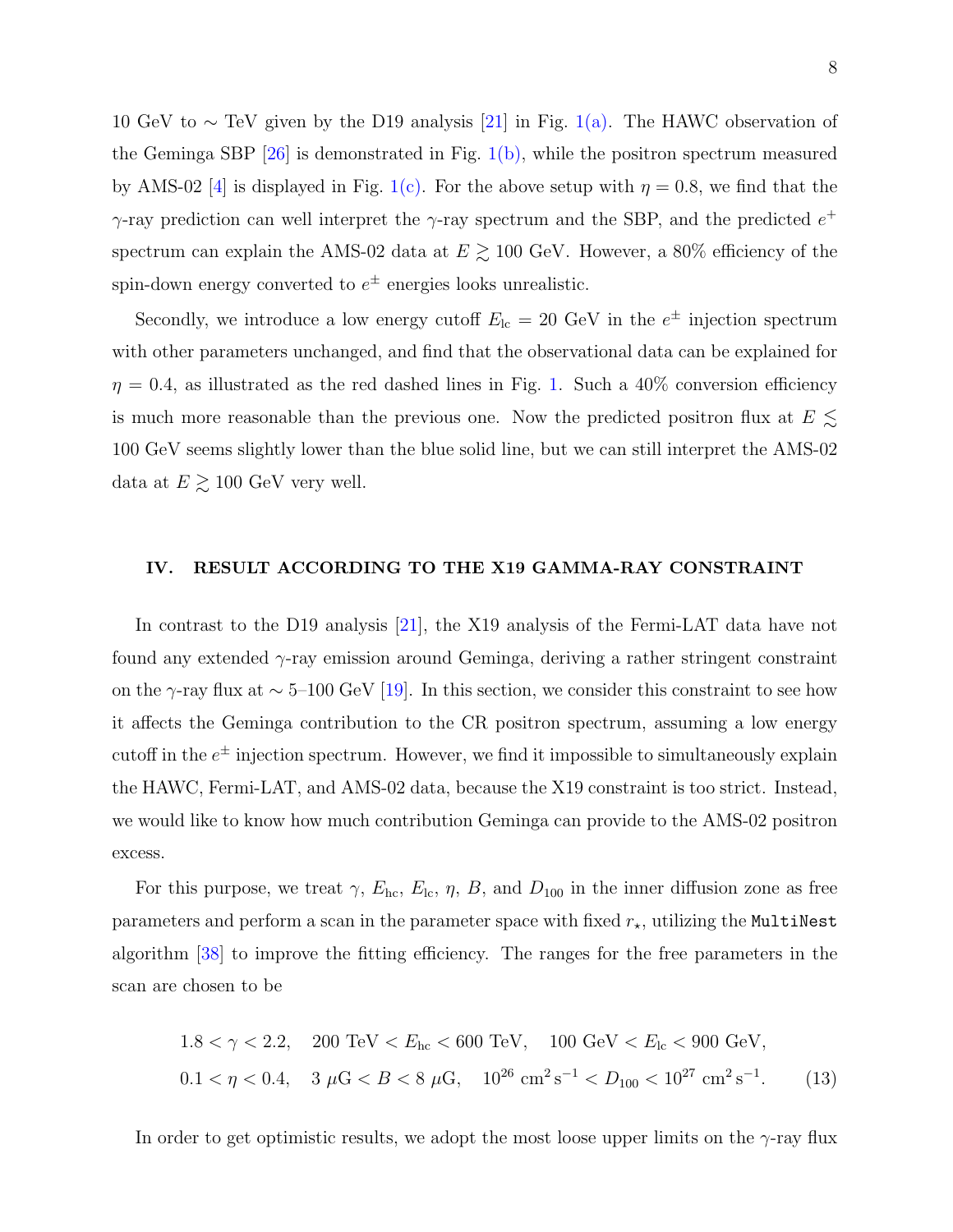| $r_{\star}$ (pc)                                  | 50   | 70   | 100  |
|---------------------------------------------------|------|------|------|
| $\gamma$                                          | 1.94 | 1.93 | 1.87 |
| $E_{\rm hc}$ (TeV)                                | 520  | 537  | 463  |
| $E_{\rm lc}$ (GeV)                                | 870  | 302  | 547  |
| η                                                 | 0.12 | 0.21 | 0.20 |
| $B(\mu G)$                                        | 5.0  | 6.9  | 7.2  |
| $D_{100}$ $(10^{27} \text{ cm}^2 \text{ s}^{-1})$ | 4.8  | 7.8  | 8.5  |

<span id="page-8-1"></span>TABLE II. Parameters in the best results for fixed  $r_{\star}$ .

in 10–500 GeV derived by the X19 analysis, i.e., the upper limits in the upper panel of Fig. 6 in the X19 paper [\[19\]](#page-12-2). The parameters of the best results we obtain for  $r_{\star} = 50$ , 70, 100 pc are listed in Table [II.](#page-8-1) The corresponding predictions for the  $\gamma$ -ray spectrum, the SBP, and the positron spectrum are demonstrated in Fig. [2.](#page-9-0) While the HAWC data are properly fitted and the  $\gamma$ -ray flux in 5 GeV  $\lesssim E_{\gamma} \lesssim 100$  GeV lies below the X19 upper limits, we find that Geminga can only supply less than 36% of the AMS-02 positron flux at  $E \sim 300$ –600 GeV.

These results show that the X19 constraint favor  $\gamma$  < 2,  $\eta \lesssim 0.21$ , and  $E_{\text{lc}}$  of several hundred GeV, which suppress the γ-ray flux at  $\sim \mathcal{O}(10)$  GeV. According to an approximate relation [\[19\]](#page-12-2)

$$
E_{\gamma} = 20 \left(\frac{E}{100 \text{ TeV}}\right)^2 \text{TeV}
$$
 (14)

for  $e^{\pm}$  ICS off CMB photons,  $\mathcal{O}(10)$  GeV  $\gamma$  rays are induced by  $\mathcal{O}(TeV)$   $e^{\pm}$ . Thus, the X19 constraint implies less  $\mathcal{O}(TeV)$  positrons and electrons from Geminga, resulting in a lower CR positron flux for  $E \sim \mathcal{O}(100)$  GeV at the Earth, which is insufficient to explain the AMS-02 excess.

## <span id="page-8-0"></span>V. SUMMARY AND DISCUSSION

In this work, we attempt to explain the AMS-02 positron excess by the nearby pulsar Geminga assuming a two-zone diffusion scenario and an  $e^{\pm}$  injection spectrum with a low energy cutoff, taking into account the  $\gamma$ -ray data from HAWC and Fermi-LAT. The analyses of Fermi-LAT data for extended  $\gamma$ -ray emissions around Geminga by two groups have obtained different results. While the X19 analysis found no such emission and derive upper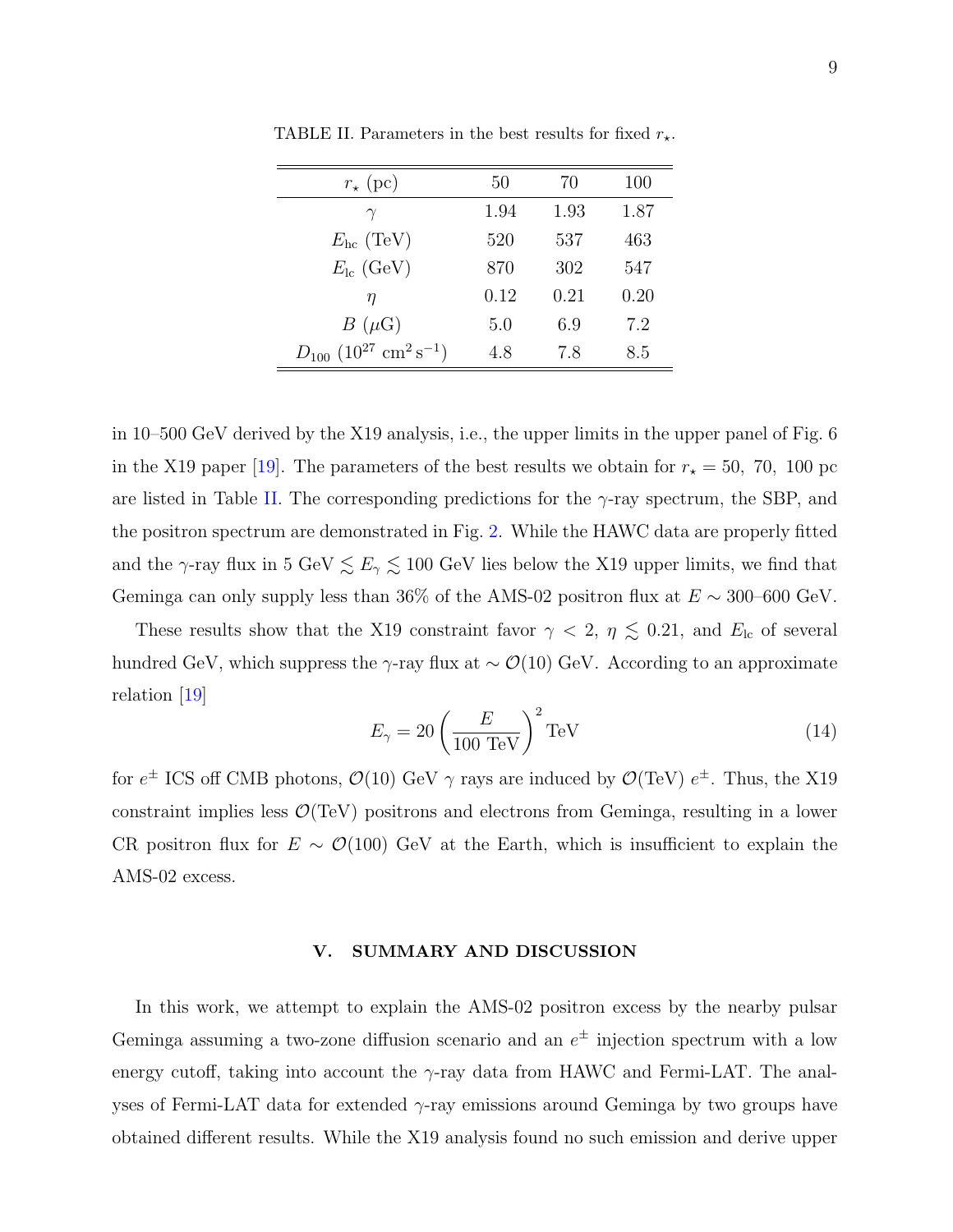

<span id="page-9-0"></span>FIG. 2. The best results for the  $\gamma$ -ray spectrum around Geminga (a), the Geminga SBP (b), and the CR positron spectrum (c) assuming  $r_{\star} = 50$  pc (blue solid lines),  $r_{\star} = 70$  pc (red dashed lines), and  $r_{\star} = 100$  pc (purple dotted lines). In the upper left panel, the upper limits in 5 GeV  $\lesssim E_{\gamma} \lesssim$ 100 GeV are given by the X19 analysis of Fermi-LAT data [\[19\]](#page-12-2). The other experimental data are the same as in Fig. [1.](#page-6-0)

limits on the  $\gamma$ -ray flux, the D19 analysis claimed an observation of the extended  $\gamma$  rays. We have considered both results separately.

By fitting the D19 observation and the HAWC data assuming no low energy cutoff in the injection spectrum, we find that the conversion efficiency  $\eta$  should be as large as 80% to account for the AMS-02 positron excess. Nonetheless, if a low energy cutoff  $E_{\text{lc}} = 20 \text{ GeV}$ is introduced, we would only need a 40% conversion efficiency, which is much more realistic. Therefore, it is plausible to interpret the positron excess by Geminga, according to the D19 analysis.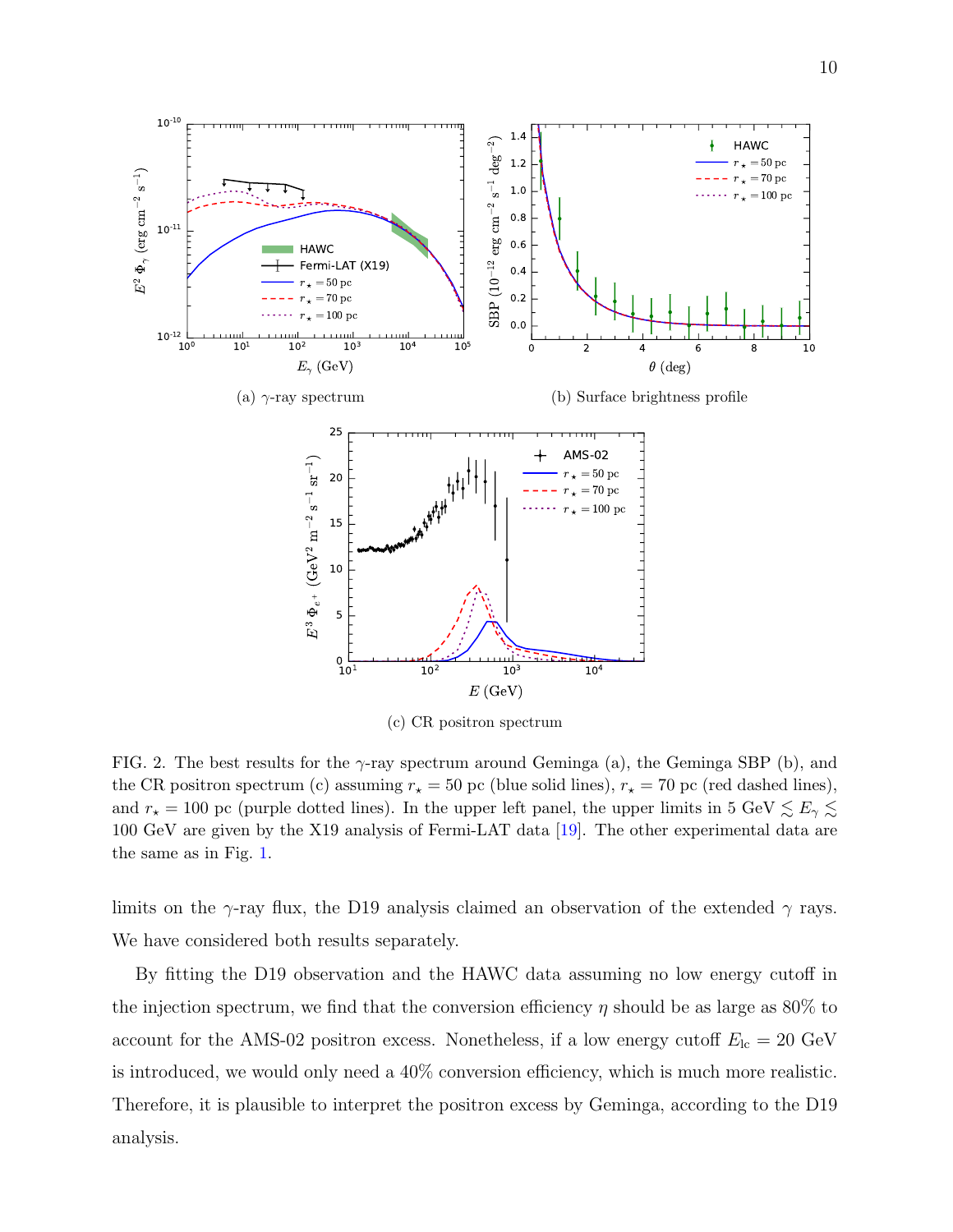On the other hand, if the stringent constraint from the X19 analysis is considered, we find that Geminga could not accounting for the total positron excess. We carry out a scan in the parameter space for the boundary radius  $r_{\star} = 50$ , 70, 100 pc and require to fit the HAWC data and satisfy the X19 constraint. The best results we obtain can only explain a faction of the AMS-02 positron flux lower than 36% at  $E \sim \mathcal{O}(100)$  GeV. This may imply that more nearby pulsars or other sources are needed to interpret the positron excess.

Since the different conclusions obtained above come from the contradictory results of the two Fermi-LAT analyses, it is crucial to know whether result is true. This may require a more careful data analysis and more Fermi-LAT data.

#### <span id="page-10-0"></span>ACKNOWLEDGMENTS

We thank Kun Fang for providing the code to solve the two-zone propagation equation. This work is supported in part by the National Natural Science Foundation of China under Grants No. 11875327 and No. 11805288, the Fundamental Research Funds for the Central Universities, and the Sun Yat-Sen University Science Foundation. Q.Y. is supported by the Program for Innovative Talents and Entrepreneur in Jiangsu.

- <span id="page-10-2"></span><span id="page-10-1"></span>[1] PAMELA Collaboration, O. Adriani et al., "An anomalous positron abundance in cosmic rays with energies 1.5-100 GeV," Nature 458 [\(2009\) 607–609,](http://dx.doi.org/10.1038/nature07942) [arXiv:0810.4995](http://arxiv.org/abs/0810.4995) [\[astro-ph\]](http://arxiv.org/abs/0810.4995).
- <span id="page-10-3"></span>[2] Fermi-LAT Collaboration, M. Ackermann et al., "Measurement of separate cosmic-ray electron and positron spectra with the Fermi Large Area Telescope," [Phys. Rev. Lett.](http://dx.doi.org/10.1103/PhysRevLett.108.011103) 108 [\(2012\) 011103,](http://dx.doi.org/10.1103/PhysRevLett.108.011103) [arXiv:1109.0521 \[astro-ph.HE\]](http://arxiv.org/abs/1109.0521).
- <span id="page-10-4"></span>[3] AMS Collaboration, M. Aguilar et al., "First Result from the Alpha Magnetic Spectrometer on the International Space Station: Precision Measurement of the Positron Fraction in Primary Cosmic Rays of 0.5–350 GeV," [Phys. Rev. Lett.](http://dx.doi.org/10.1103/PhysRevLett.110.141102) 110 (2013) 141102.
- <span id="page-10-5"></span>[4] AMS Collaboration, M. Aguilar et al., "Towards Understanding the Origin of Cosmic-Ray Electrons," [Phys. Rev. Lett.](http://dx.doi.org/10.1103/PhysRevLett.122.101101) 122 (2019) 101101.
- <span id="page-10-6"></span>[5] L. Bergstrom, T. Bringmann, and J. Edsjo, "New Positron Spectral Features from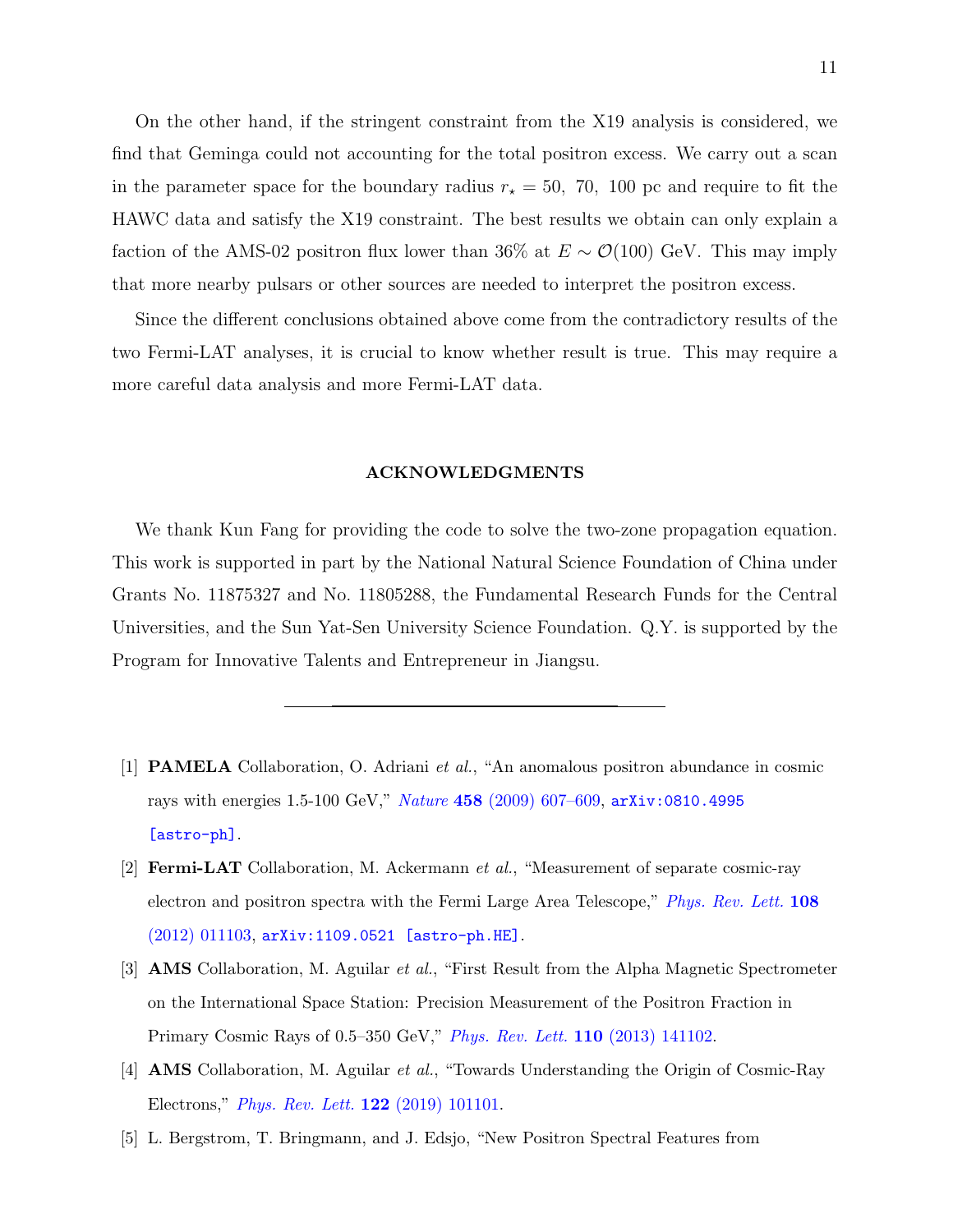Supersymmetric Dark Matter - a Way to Explain the PAMELA Data?," *[Phys. Rev. D](http://dx.doi.org/10.1103/PhysRevD.78.103520)* 78 [\(2008\) 103520,](http://dx.doi.org/10.1103/PhysRevD.78.103520) [arXiv:0808.3725 \[astro-ph\]](http://arxiv.org/abs/0808.3725).

- [6] I. Cholis, L. Goodenough, D. Hooper, M. Simet, and N. Weiner, "High Energy Positrons From Annihilating Dark Matter," Phys. Rev. D 80 [\(2009\) 123511,](http://dx.doi.org/10.1103/PhysRevD.80.123511) [arXiv:0809.1683](http://arxiv.org/abs/0809.1683) [\[hep-ph\]](http://arxiv.org/abs/0809.1683).
- [7] P.-f. Yin, Q. Yuan, J. Liu, J. Zhang, X.-j. Bi, and S.-h. Zhu, "PAMELA data and leptonically decaying dark matter," Phys. Rev. D 79 [\(2009\) 023512,](http://dx.doi.org/10.1103/PhysRevD.79.023512) [arXiv:0811.0176 \[hep-ph\]](http://arxiv.org/abs/0811.0176).
- <span id="page-11-0"></span>[8] Q. Yuan, X.-J. Bi, G.-M. Chen, Y.-Q. Guo, S.-J. Lin, and X. Zhang, "Implications of the AMS-02 positron fraction in cosmic rays," [Astropart. Phys.](http://dx.doi.org/10.1016/j.astropartphys.2014.05.005) 60 (2015) 1–12, [arXiv:1304.1482 \[astro-ph.HE\]](http://arxiv.org/abs/1304.1482).
- <span id="page-11-1"></span>[9] D. Hooper, P. Blasi, and P. D. Serpico, "Pulsars as the Sources of High Energy Cosmic Ray Positrons," JCAP 01 [\(2009\) 025,](http://dx.doi.org/10.1088/1475-7516/2009/01/025) [arXiv:0810.1527 \[astro-ph\]](http://arxiv.org/abs/0810.1527).
- <span id="page-11-2"></span>[10] H. Yuksel, M. D. Kistler, and T. Stanev, "TeV Gamma Rays from Geminga and the Origin of the GeV Positron Excess," [Phys. Rev. Lett.](http://dx.doi.org/10.1103/PhysRevLett.103.051101) 103 (2009) 051101, [arXiv:0810.2784](http://arxiv.org/abs/0810.2784) [\[astro-ph\]](http://arxiv.org/abs/0810.2784).
- [11] P.-F. Yin, Z.-H. Yu, Q. Yuan, and X.-J. Bi, "Pulsar interpretation for the AMS-02 result," Phys. Rev. D 88 [\(2013\) 023001,](http://dx.doi.org/10.1103/PhysRevD.88.023001) [arXiv:1304.4128 \[astro-ph.HE\]](http://arxiv.org/abs/1304.4128).
- [12] J. Feng and H.-H. Zhang, "Pulsar interpretation of lepton spectra measured by AMS-02," [Eur. Phys. J. C](http://dx.doi.org/10.1140/epjc/s10052-016-4092-y) 76 (2016) 229, [arXiv:1504.03312 \[hep-ph\]](http://arxiv.org/abs/1504.03312).
- [13] D. Hooper and T. Linden, "Measuring the Local Diffusion Coefficient with H.E.S.S. Observations of Very High-Energy Electrons," Phys. Rev. D 98 [\(2018\) 083009,](http://dx.doi.org/10.1103/PhysRevD.98.083009) [arXiv:1711.07482 \[astro-ph.HE\]](http://arxiv.org/abs/1711.07482).
- [14] I. Cholis, T. Karwal, and M. Kamionkowski, "Features in the Spectrum of Cosmic-Ray Positrons from Pulsars," Phys. Rev. D 97 [\(2018\) 123011,](http://dx.doi.org/10.1103/PhysRevD.97.123011) [arXiv:1712.00011](http://arxiv.org/abs/1712.00011) [\[astro-ph.HE\]](http://arxiv.org/abs/1712.00011).
- <span id="page-11-3"></span>[15] K. Fang, X.-J. Bi, P.-F. Yin, and Q. Yuan, "Two-zone diffusion of electrons and positrons from Geminga explains the positron anomaly," [Astrophys. J.](http://dx.doi.org/10.3847/1538-4357/aad092) 863 (2018) 30, [arXiv:1803.02640 \[astro-ph.HE\]](http://arxiv.org/abs/1803.02640).
- <span id="page-11-4"></span>[16] S. Profumo, J. Reynoso-Cordova, N. Kaaz, and M. Silverman, "Lessons from HAWC pulsar wind nebulae observations: The diffusion constant is not a constant; pulsars remain the likeliest sources of the anomalous positron fraction; cosmic rays are trapped for long periods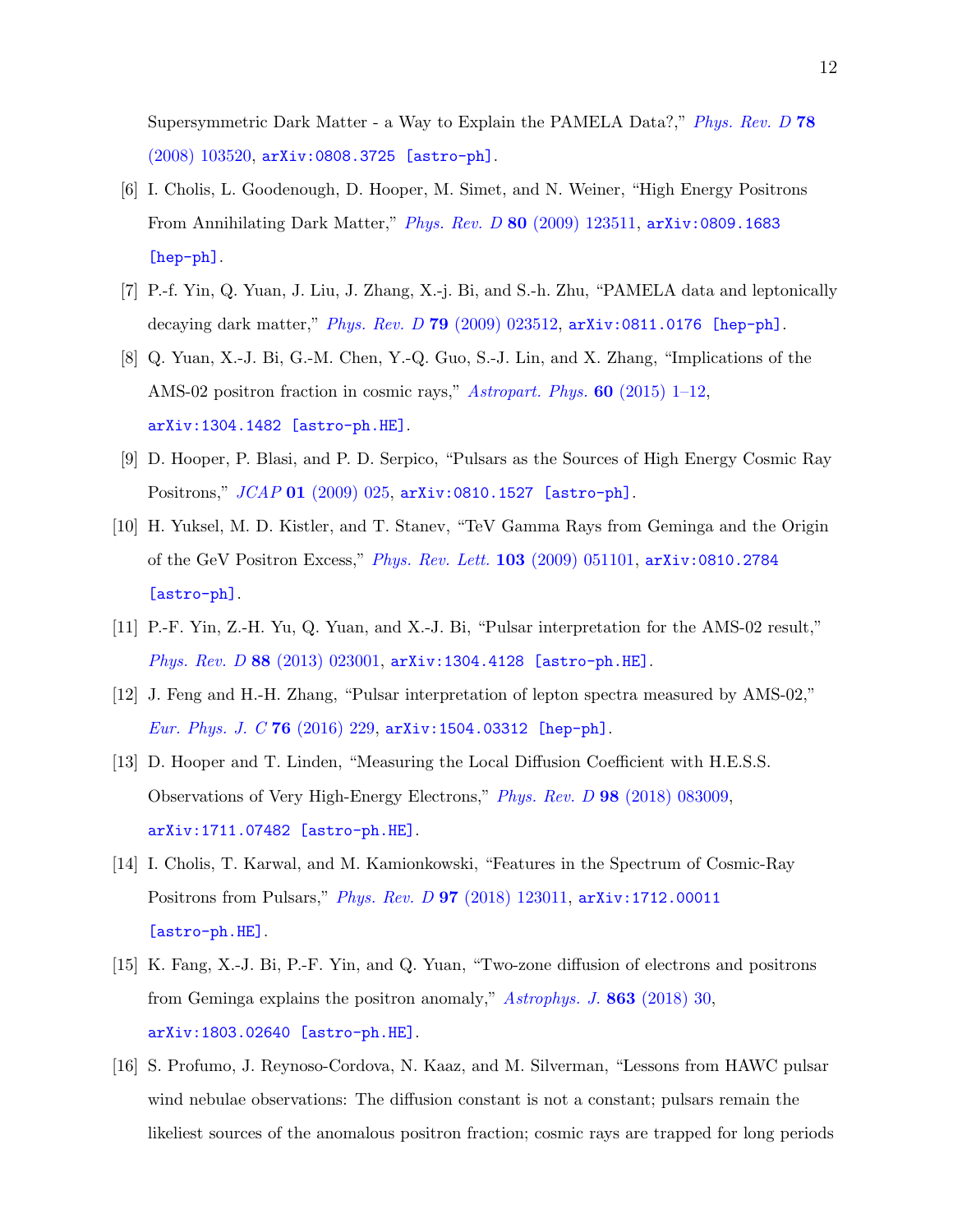of time in pockets of inefficient diffusion," Phys. Rev. D 97 [\(2018\) 123008,](http://dx.doi.org/10.1103/PhysRevD.97.123008) [arXiv:1803.09731 \[astro-ph.HE\]](http://arxiv.org/abs/1803.09731).

- [17] I. Cholis, T. Karwal, and M. Kamionkowski, "Studying the Milky Way pulsar population with cosmic-ray leptons," Phys. Rev. D 98 [\(2018\) 063008,](http://dx.doi.org/10.1103/PhysRevD.98.063008) [arXiv:1807.05230](http://arxiv.org/abs/1807.05230) [\[astro-ph.HE\]](http://arxiv.org/abs/1807.05230).
- [18] X. Tang and T. Piran, "Positron flux and  $\gamma$ -ray emission from Geminga pulsar and pulsar wind nebula," [Mon. Not. Roy. Astron. Soc.](http://dx.doi.org/10.1093/mnras/stz268) 484 (2019) 3491-3501, [arXiv:1808.02445](http://arxiv.org/abs/1808.02445) [\[astro-ph.HE\]](http://arxiv.org/abs/1808.02445).
- <span id="page-12-2"></span>[19] S.-Q. Xi, R.-Y. Liu, Z.-Q. Huang, K. Fang, and X.-Y. Wang, "GeV observations of the extended pulsar wind nebulae constrain the pulsar interpretations of the cosmic-ray positron excess," [Astrophys. J.](http://dx.doi.org/10.3847/1538-4357/ab20c9) 878 (2019) 104, [arXiv:1810.10928 \[astro-ph.HE\]](http://arxiv.org/abs/1810.10928).
- [20] G. Johannesson, T. A. Porter, and I. V. Moskalenko, "Cosmic-Ray Propagation in Light of the Recent Observation of Geminga," [Astrophys. J.](http://dx.doi.org/10.3847/1538-4357/ab258e) 879 (2019) 91, [arXiv:1903.05509](http://arxiv.org/abs/1903.05509) [\[astro-ph.HE\]](http://arxiv.org/abs/1903.05509).
- <span id="page-12-3"></span>[21] M. Di Mauro, S. Manconi, and F. Donato, "Detection of a γ-ray halo around Geminga with the Fermi -LAT data and implications for the positron flux," *[Phys. Rev. D](http://dx.doi.org/10.1103/PhysRevD.104.089903)* 100 (2019) [123015,](http://dx.doi.org/10.1103/PhysRevD.104.089903) [arXiv:1903.05647 \[astro-ph.HE\]](http://arxiv.org/abs/1903.05647). [Erratum: Phys.Rev.D 104, 089903 (2021)].
- [22] K. Fang, X.-J. Bi, and P.-F. Yin, "Reanalyze the pulsar scenario to explain the cosmic positron excess considering the recent developments," Astrophys. J. 884 [\(2019\) 124–128,](http://dx.doi.org/10.3847/1538-4357/ab3fac) [arXiv:1906.08542 \[astro-ph.HE\]](http://arxiv.org/abs/1906.08542).
- [23] S. Manconi, M. Di Mauro, and F. Donato, "Contribution of pulsars to cosmic-ray positrons in light of recent observation of inverse-Compton halos," *Phys. Rev. D* 102 [\(2020\) 023015,](http://dx.doi.org/10.1103/PhysRevD.102.023015) [arXiv:2001.09985 \[astro-ph.HE\]](http://arxiv.org/abs/2001.09985).
- [24] S.-H. Wang, K. Fang, X.-J. Bi, and P.-F. Yin, "Test of the superdiffusion model in the interstellar medium around the Geminga pulsar," *Phys. Rev. D* 103 [\(2021\) 063035,](http://dx.doi.org/10.1103/PhysRevD.103.063035) [arXiv:2101.01438 \[astro-ph.HE\]](http://arxiv.org/abs/2101.01438).
- <span id="page-12-0"></span>[25] K. Fang and X.-J. Bi, "Interpretation of the puzzling gamma-ray spectrum of the Geminga halo," *Phys. Rev. D* 105 [\(2022\) 103007,](http://dx.doi.org/10.1103/PhysRevD.105.103007) arXiv: 2203.01546 [astro-ph.HE].
- <span id="page-12-1"></span>[26] HAWC Collaboration, A. U. Abeysekara et al., "Extended gamma-ray sources around pulsars constrain the origin of the positron flux at Earth," Science 358 [\(2017\) 911–914,](http://dx.doi.org/10.1126/science.aan4880) [arXiv:1711.06223 \[astro-ph.HE\]](http://arxiv.org/abs/1711.06223).